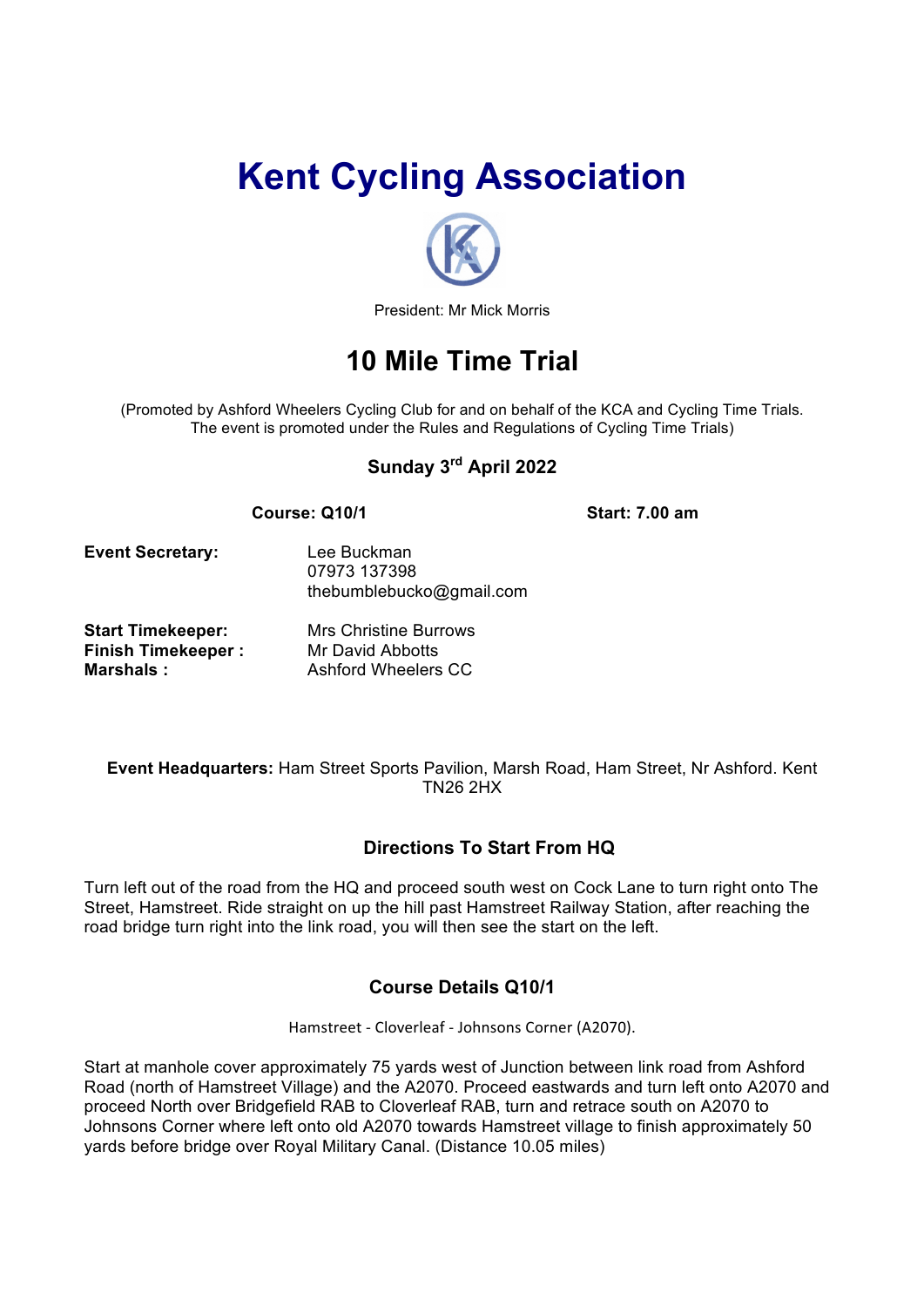## **Course Map**



## **Information For Competitors**

**Please take some time to read through the notes below, especially those relating to lights, helmets and Covid-19. If you are competing as part of the 'Road Bike' event please also read through the KCA rules for such events.**

#### **General**

• No rider should use a turbo trainer or rollers in the HQ parking area or adjacent roads within 50 metres of a domestic property. Failure to comply - rider risks disqualification from the event.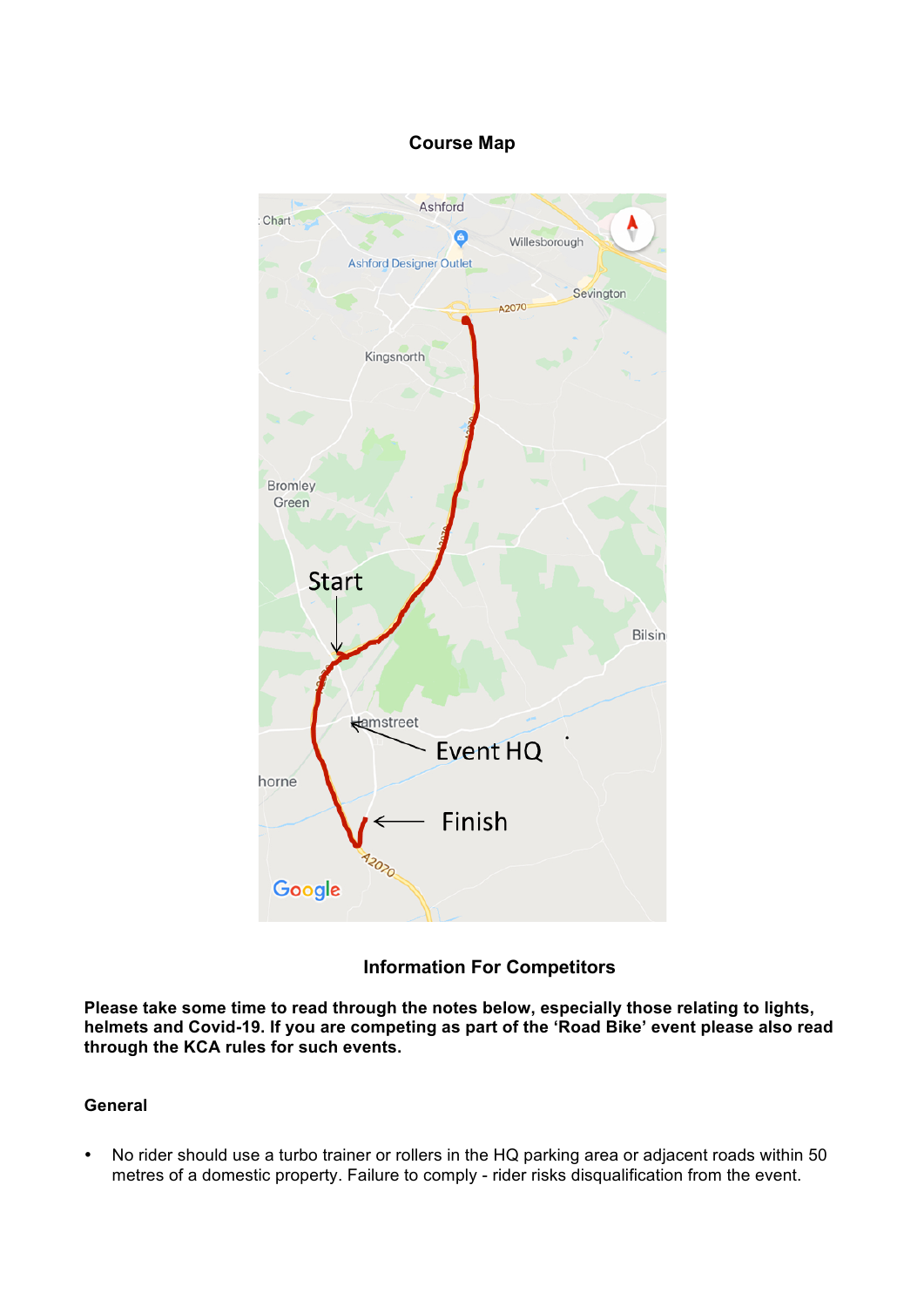- Keep noise to a minimum to avoid unnecessary disturbance of local residents.
- Riders should not arrive at the start any more than 5 minutes before their alloted start time.
- No warming up on the course once the event has started.
- Numbers will be at HQ.
- Riders are required to sign on before collecting their number and also to sign back at the end of the event. **Failure to sign back will result in a DNF on the results.**
- Please ensure that you pin your number on your lower back. If you pin it too high on your back the timekeeper may miss it and you could be shown as DNF on the result.
- Whilst competing, riders must ensure they adhere to the Highway Regulations and CTT Rules and Regulations, disciplinary action may result from breaches to these regulations.

#### **Helmets & Lights**

- All competitors must wear a properly affixed helmet, which must be of hard/soft shell construction. Helmets should conform to a recognised Standard such as SNELL B95, ANSI Z90.4, AUS/NZS 2063:96, DIN 33-954, CPSC or EN 1078.
- No competitor shall be permitted to start the event unless they have affixed **BOTH front & rear lights** to their machine. Both lights must be either flashing or constantly illuminated and in a position that is clearly visible to other road users.

#### **Covid-19**

#### **CV19 is still very much present and the CTT still have some guidance in place as follows.**

- Competitors should not attend if they feel ill in ANY way especially if they or family members have any CV19 symptoms.
- An elevated resting heart rate or exceptionally quick to react heart rate during warm up can suggest an underlying asymptomatic illness of ANY kind, and that they should DNS and leave immediately and not go to the start line if they feel this is the case.
	- $\circ$  Any competitor where the above is relevant should obtain a lateral flow test.
- Competitors are encouraged to undertake a lateral flow test prior to attending the event. o Any Positive Tests - The competitor should not attend the event.
- Spectators and support crews are encouraged to undertake a lateral flow test before attending the event.

#### **KCA Road Bike Event Regulations**

- No aerobars, clip on aerobars or aero extensions can be used.
- Hands must be holding the handlebars at all times whilst racing (i.e. not with forearms resting on the handlebar).
- Legs must only be covered to mid shin (same in TT)
- Wheels may have no more than 90mm rim depth and must have at least 12 spokes.
- Helmets must have no visor
- Ears must not be covered by the helmet. (Giro Aerohead type helmets are not permitted. No aero TT helmets)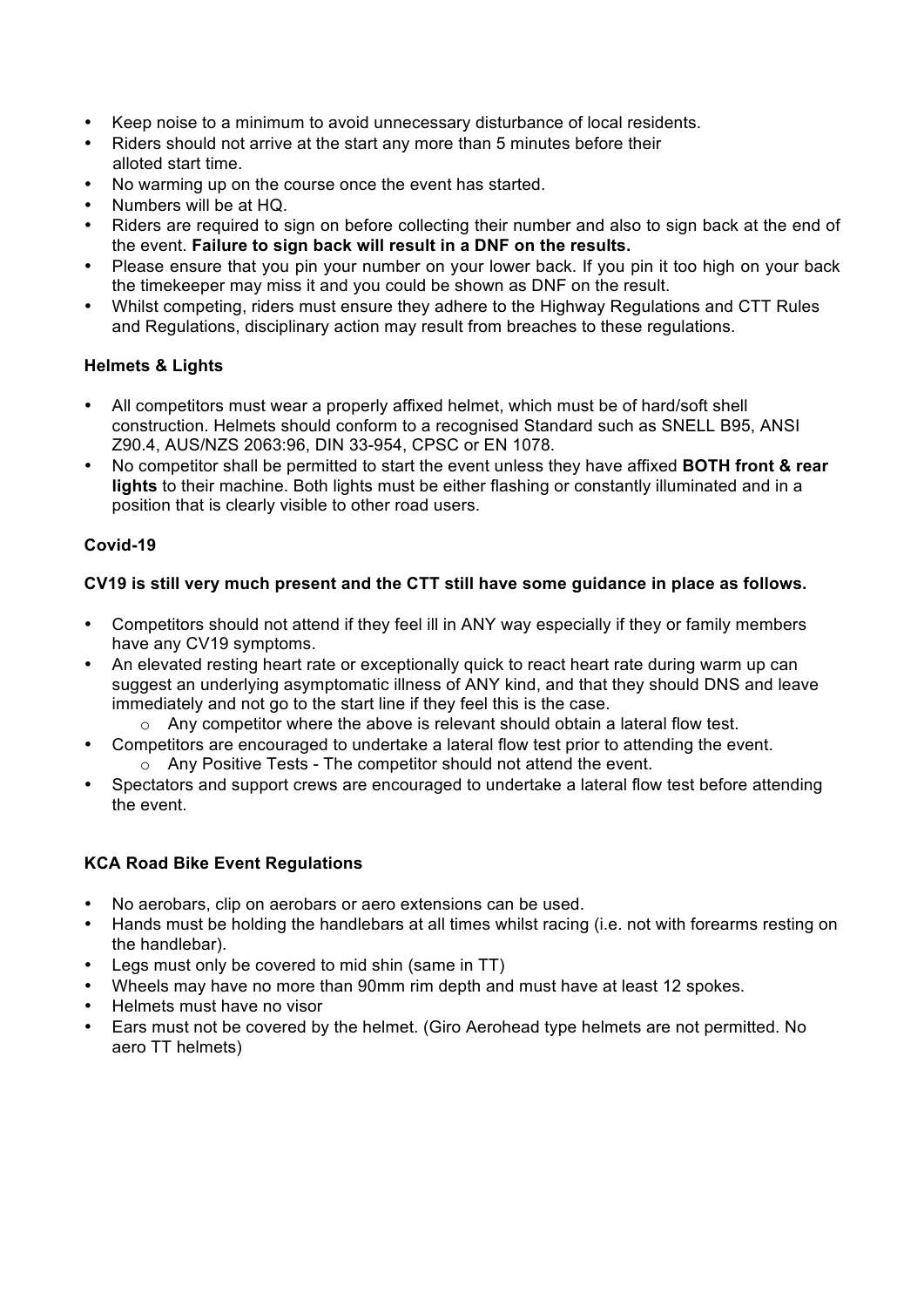# **Awards/Prizes**

|                 | <b>TT Event</b> |                     |     |     | <b>Road Bike Event</b> |                     |     |
|-----------------|-----------------|---------------------|-----|-----|------------------------|---------------------|-----|
|                 |                 | Male Female Juniors |     |     |                        | Male Female Juniors |     |
| 1st             | £30             | £30                 | £10 | 1st | £20                    | £20                 | £10 |
| 2 <sub>nd</sub> | £20             | £20                 |     | 2nd | £10                    | £10                 |     |
| 3rd             | £10             | £10                 |     |     |                        |                     |     |

#### **ROAD BIKE EVENT**

| <b>No</b> | <b>Start</b> | <b>Name</b>           | Club                       | Gender      | Category |
|-----------|--------------|-----------------------|----------------------------|-------------|----------|
| 1         | 07:01        | Ida Smith             | Onyx RT                    | Female      | Veteran  |
| 2         | 07:02        | Paul Turner           | 34 Nomads CC               | Male        | Veteran  |
| 3         | 07:03        | Josh Wakeling         | TWB - On Time Race Team    | Male        | Senior   |
| 4         | 07:04        | <b>Richard Harris</b> | 34 Nomads CC               | Male        | Veteran  |
| 5         | 07:05        | <b>Mark Houlden</b>   | 34 Nomads CC               | <b>Male</b> | Veteran  |
| 6         | 07:06        | Huseyin Vardal        | Gemini BC                  | Male        | Veteran  |
| 7         | 07:07        | Alex Balfour          | Rye & District Wheelers CC | Male        | Veteran  |
| 8         | 07:08        | <b>Martin Slater</b>  | 34 Nomads CC               | Male        | Veteran  |

#### **TT EVENT**

| <b>No</b> | <b>Start</b> | <b>Name</b>                 | Club                             | Gender      | Category      |
|-----------|--------------|-----------------------------|----------------------------------|-------------|---------------|
| 9         | 07:09        | Augustus Harris             | Southborough & Dist. Whs         | Male        | Juvenile      |
| 10        | 07:10        | <b>John Cockrill</b>        | <b>Abellio - SFA Racing Team</b> | <b>Male</b> | <b>Senior</b> |
| 11        | 07:11        | Steve Gooch                 | Rye & District Wheelers CC       | Male        | Veteran       |
| 12        | 07:12        | <b>Matthew Smith</b>        | Colour Tech RT                   | Male        | Veteran       |
| 13        | 07:13        | Hannah Graveney             | AWOL O'Shea Worx                 | Female      | Espoir        |
| 14        | 07:14        | <b>Paul Simon Griffiths</b> | Thanet RC                        | Male        | Veteran       |
| 15        | 07:15        | <b>Paul Burrows</b>         | <b>Thanet RC</b>                 | <b>Male</b> | Veteran       |
| 16        | 07:16        | Pip Jenkins                 | 1904RT                           | Female      | Senior        |
| 17        | 07:17        | <b>Adrian Stead</b>         | Thanet RC                        | Male        | Veteran       |
| 18        | 07:18        | <b>Tracy Wilkinson-Begg</b> | TWB - On Time Race Team          | Female      | Veteran       |
| 19        | 07:19        | Mike Perry                  | Thanet RC                        | Male        | Veteran       |
| 20        | 07:20        | <b>Nicholas Fennell</b>     | <b>Thanet RC</b>                 | <b>Male</b> | <b>Senior</b> |
| 21        | 07:21        | <b>Conall Yates</b>         | Team Solo Vinci                  | Male        | Veteran       |